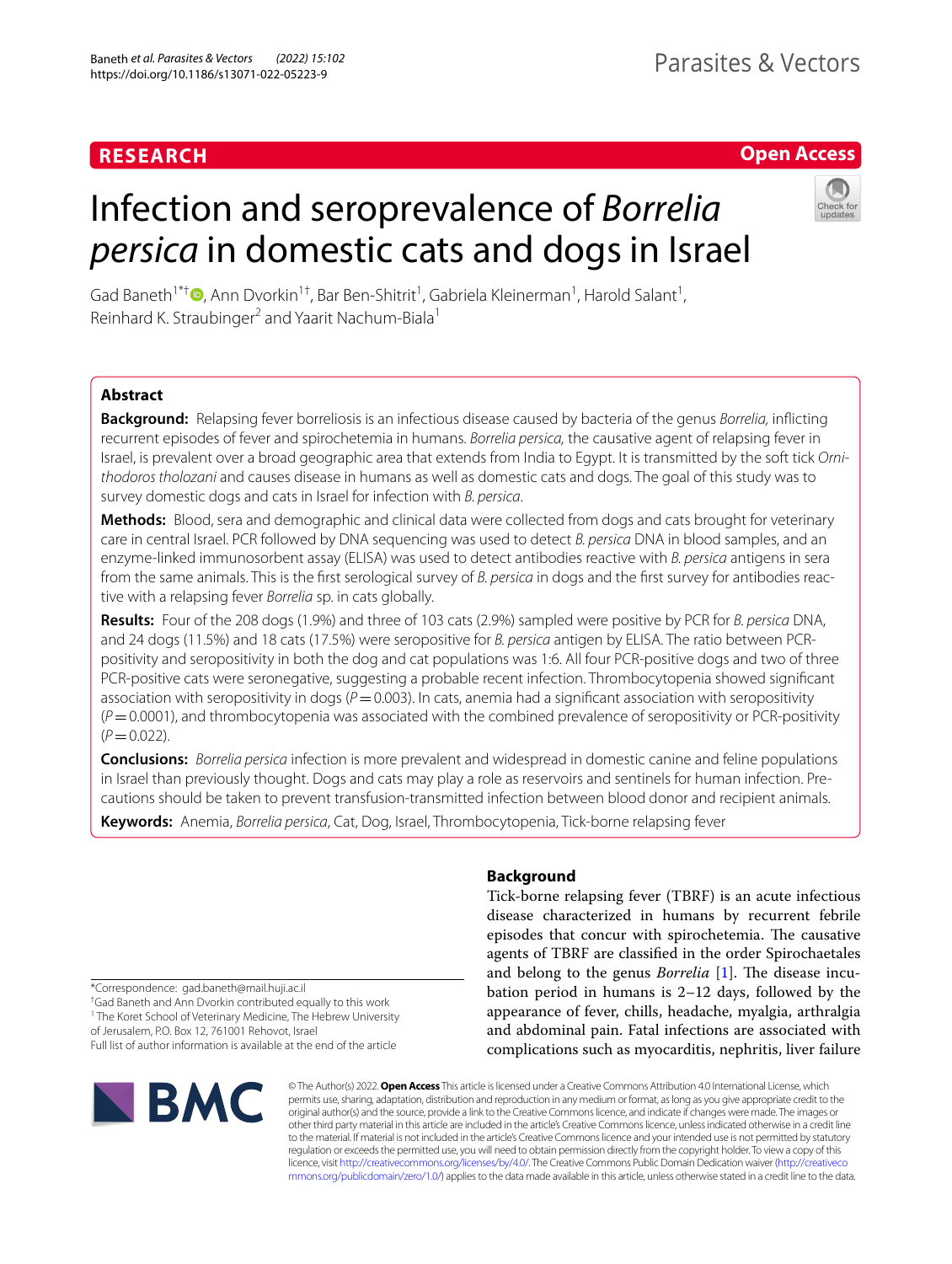and cerebral hemorrhage [[2\]](#page-9-1). *Borrelia persica*, the causative agent of TBRF in parts of central Asia, the Middle East and the eastern Mediterranean region including Israel, is transmitted via the bite of the soft tick *Ornithodoros tholozani* [\[3](#page-9-2)]. *Ornithodoros tholozani* has been reported in India, central Asian states, including Kazakhstan, Kirgizstan, Tajikistan, Turkmenistan and Uzbekistan, and Iran, Iraq, Syria, Jordan, Turkey and Egypt [\[4](#page-9-3)]. It inhabits dark, warm, moist spaces (humidity: 70–80%; temperature range: 17–25 °C), such as caves and ruins where it burrows under clods of earth or hides in cracks [[5,](#page-9-4) [6](#page-9-5)].

TBRF was described in Israel in the 1920s [[7\]](#page-9-6) and is often referred to as "cave fever" since caves and abandoned buildings are common locations for acquiring infection. In three diferent studies, 64, 71 and 83%, respectively, of the patients diagnosed with TBRF reported visiting a cave prior to developing disease symptoms [[2,](#page-9-1) [8,](#page-9-7) [9](#page-9-8)]. According to reports of the Epidemiological Department of the Israeli Ministry of Health, the incidence of TBRF in the Israeli population ranges from 1 to 3 cases per 100,000 people annually  $[2]$  $[2]$ . The highest incidence of clinical cases of TBRF in Israel is reported among military personnel: between 1982 and 2003, the incidence was 6.3 cases per 100,000 soldiers, while among the civilian population the prevalence declined from 0.35 to 0.11 cases per 100,000 people during this same period [\[2](#page-9-1)].

*Borrelia persica* infection accompanied by high spirochetemia levels and clinical disease was reported in domestic dogs and cats in Israel in 2016 [[10\]](#page-9-9). Additional studies conducted in Israel using PCR detected *B. persica* infection in golden jackals (*Canis aureus*), red foxes (*Vulpes vulpes*), Indian crested porcupines (*Hystrix indica*), rock hyraxes (*Procavia capensis*), Cairo spiny mice (*Acomys cahirinus*) and other wildlife mammals [\[11](#page-9-10), [12\]](#page-9-11). Wildlife canids were recognized as the main reservoirs for tick infection based on blood meal analysis [\[12](#page-9-11)]. Other relapsing fever *Borrelia* spp., such as *Borrelia turicatae* and *Borrelia hermsii*, have been reported to cause disease in dogs in North America [\[13](#page-9-12)[–15](#page-9-13)], and *Borrelia hispanica* was associated with disease in a dog in Europe [[16\]](#page-10-0). *Borrelia hispanica* and *Borrelia miyamotoi* have been reported to infect cats in Europe and North America, respectively [[16,](#page-10-0) [17](#page-10-1)].

The aim of this study was to survey populations of dogs and cats in Israel for infection with *B. persica*. This is the frst serological survey of *B. persica* in dogs and the frst survey for antibodies reactive with relapsing fever *Borrelia* spp. in cats.

## **Methods**

## **Samples collection**

Canine and feline whole blood samples anti-coagulated with EDTA and sera samples from the same animals were collected between 2017 and 2019 from domestic cats and dogs that received medical care at the Hebrew University Veterinary Teaching Hospital in Beit Dagan and from private veterinary clinics in the cities of Rehovot, Kfar Saba, Ma'ale Adumim and Jerusalem in Israel**.**

Recorded data obtained from the animals' medical records included sex, breed, age group (juvenile or older than 1 year), previous antibiotic treatment up to 3 months prior to the blood collection, rural or urban setting (rural settlement was defned as an isolated locality with < 2000 residents), climate (Mediterranean, semiarid and arid), residence location and geographical area of residence. The residence location referred to the animals' permanent accommodation address. Geographic areas of residence included fve regions: central Israel (an inland region east of the coastal plain in Israel), Jerusalem (the city of Jerusalem and its suburbs), Judean desert (a desert region east of Jerusalem extending to the Dead Sea), coastal plain (a plain region bordering the Mediterranean around Tel Aviv) and south-central Israel (a region south of Tel Aviv and north of the city of Beer Sheva).

The clinical variables examined included physical examination fndings described in *B. persica* infection in dogs and cats, including fever, lethargy, bleeding, inappetence and icterus visible on physical examination, or total bilirubin  $> 2$  mg/dL in the animal's serum biochemistry results [[10\]](#page-9-9). Additional clinical parameters included anemia (defined as red blood cell count  $< 6 \times 10^6$  cells/ $\mu$ l for cats and dogs), hematocrit < 30% for dogs and 25% for cats and thrombocytopenia (defned as a platelet count < 140,000/μl for dogs and  $<$  150,000/μl for cats).

This study was approved by the Internal Research Committee of the Koret School of Veterinary Medicine Veterinary Teaching Hospital 2017 (KSVM-VTH/12\_2017) and included residual samples from blood collected for routine testing as a part of the animal's diagnostic procedures.

## **Molecular identifcation and characterization of** *B. persica*

DNA was extracted from a 250-μl sample of whole blood using the Illustra blood genomicPrep Mini Spin Kit (GE Health care, Chicago, IL, USA), following the manufacturer's instructions. Canine and feline blood samples were tested for infection with *B. persica* by real-time PCR using the *faB* gene as a target. Real-time PCR was conducted using primers Bfpbu (5′-GCT GAA GAG CTT GGA ATG CAA CC-3′) and Bfpcr (5′-TGA TCA GTT ATC ATT CTA ATA GCA-3′) for the amplifcation of a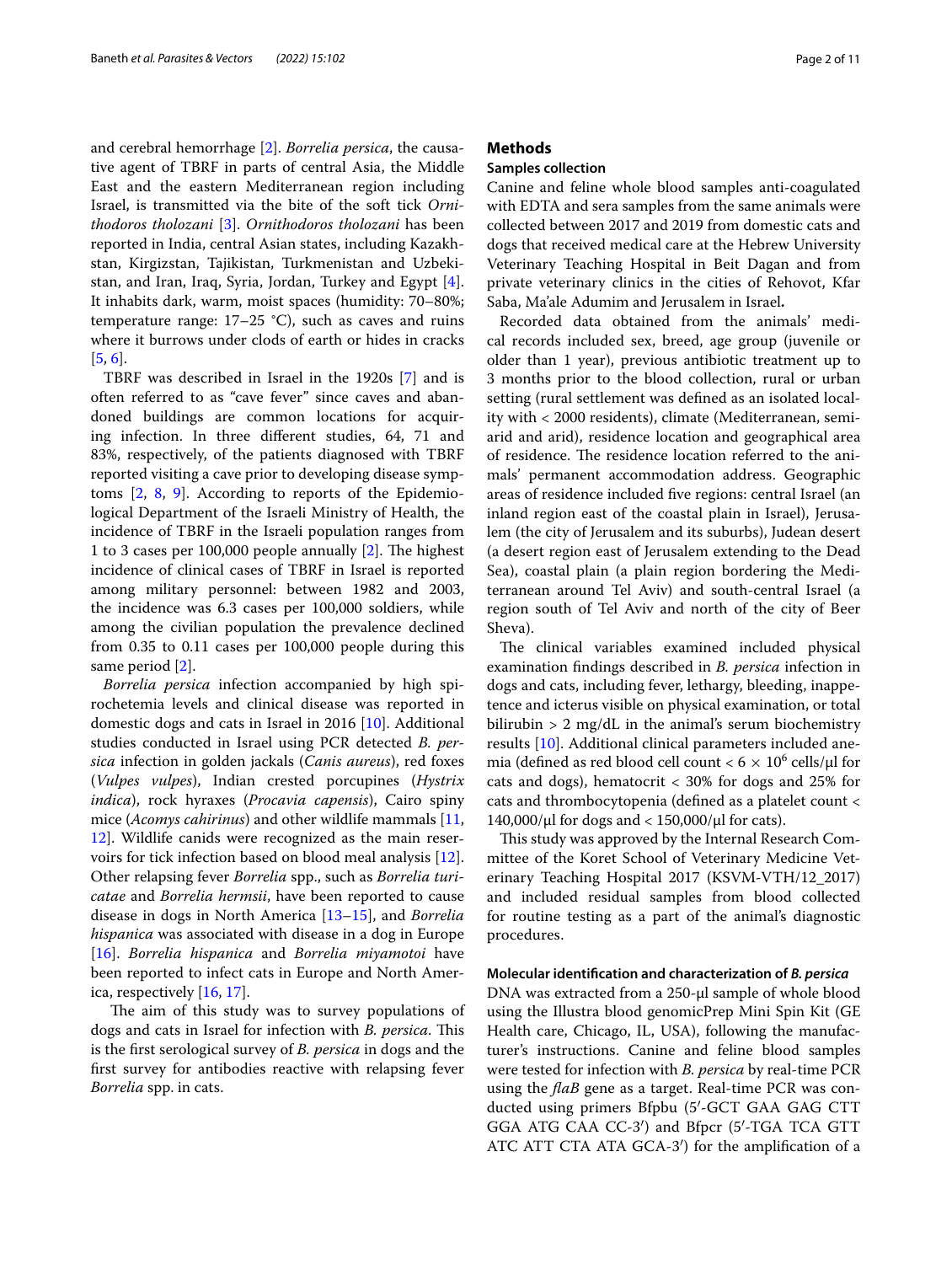346-bp fragment of the *faB* gene of *Borrelia* spp. [[18](#page-10-2)], in the StepOnePlus real-time PCR thermal cycler (Applied Biosystems, Thermo Fisher Scientific, Foster City, CA, USA). The real-time PCR cycling conditions for the *flaB* gene were: an initial hold for 4 min at 95 °C, followed by 45 cycles of 15 s at 95 °C, 30 s at 60 °C and 10 s at 72 °C; the melting phase started at 60 °C, with each step increasing by 0.3 °C, and fnished at 95 °C with a hold for 90 s at the frst step and 5 s at subsequent steps. Each reaction was performed in a total reaction volume of 20 μl containing 4 μl of DNA solution, 0.5 μM of each primer,  $0.6$  μl of Syto9 (Invitrogen, Thermo Fisher Scientific, Carlsbad, CA, USA), 4.4 μl of ultra-pure water (Biological Industries, Beit Haemek, Israel) and 10 μl of Maxima Hot Start PCR Master Mix (Thermo Fisher Scientific, Waltham, MA, USA). DNA from plasmids containing the DNA of *faB* fragments (1 μl DNA) was used as positive controls and DNA from a *Borrelia*–negative dog and a non-template control were run with each reaction. PCRpositive products were sequenced to verify the identity of the infecting *Borrelia* spp. The sequencing was performed at the Center for Genomic Analyses at the Hebrew University (Jerusalem, Israel) using the BigDye Terminator Cycle Sequencing Kit (Applied Biosystems ABI3700 DNA analyzer) and ABI Data Collection and Sequence Analysis software (Applied Biosystems, Thermo Fisher Scientifc, Foster City, CA, USA). DNA sequences were compared for similarity to other sequences in GenBank using the BLASTn program hosted by NCBI, National Institutes of Health, USA ([http://www.ncbi.nlm.nih.gov\)](http://www.ncbi.nlm.nih.gov).

## **Enzyme‑linked immunosorbent assay for specifc antibodies in dogs reactive with** *B. persica* **antigens**

Serum samples from the same dogs from which whole blood had been collected and subjected to PCR were obtained and analyzed by enzyme-linked immunosorbent assay (ELISA) for antibodies reactive with *B. persica* antigen. All serum samples were stored at − 20 °C prior to testing. *Borrelia persica* antigen isolated and grown in culture from an Israeli cat was used [\[19](#page-10-3)]. ELISA plates containing 96 wells were coated for 16 h at 4 °C with 6.25 ng *B. persica*-specifc antigen dissolved in phosphate-buffered saline (PBS). After three successive washes with PBS containing 0.1% Tween-20, blocking was performed with 2% fetal bovine serum (FBS; Biological Industries) in PBS overnight at 4 °C. Serum samples from a dog diagnosed with *B. persica* by blood smear microscopy and verifed by PCR and sequencing was used as a positive control, and serum from a colony bred dog with no exposure to ticks was used as a negative control  $[10]$  $[10]$ . The plates were washed three times, as mentioned above, and the tested sera diluted at 1:500 in PBS with 0.1% Tween 20 and 2% FBS and incubated with *B. persica* antigen-coated plates for 1 h at 37 °C. After three successive washes, the remaining bound antibodies were incubated for 1 h at 37 °C with horseradish peroxide (HRP)–conjugated protein A (Zymed Laboratories, Inc., San Francisco, CA, USA) and diluted at 1:10,000 in PBS with 0.1% Tween 20 and 2% FBS. Excess conjugate was removed by washing as described above, and a colorimetric reaction was carried out by addition of the chromogen 2,2'-azino-bis (3–ehtylbenzthiazoline-6-sulfonic acid) ammonium salt (ABTS) (Boehringer Mannheim, Ingelheim, Germany) mixed in ABTS buffer. Each plate was read when the absorbance ( $\lambda$  = 405 nm) of the positive reference serum reached an optical density (OD) value between 1.2 and 1.4. The OD readings were standardized to minimize inter-plate variation by using the same positive control on every plate and adjusting to a constant positive control value. A cut-off value of 0.23 OD was calculated by adding three standard deviations to the mean absorbance of sera from 12 research breeding colony dogs  $[20]$  $[20]$ . All samples above the cut-off were considered to be positive for the statistical analyses.

## **ELISA for specifc antibodies in cats reactive with** *B. persica* **antigens**

ELISA plate preparation and antigen coating for the feline ELISA were performed as described in the preceding section for detection of antibodies reactive with *B. persica* in dogs. Sera from four naturally infected *B. persica* PCRpositive cats with clinical disease were used to initially evaluate the serologic response to *B. persica* antigen [\[10](#page-9-9)]. Serum dilutions were tested at 1:50, 1:100 and 1:500, with the sera diluted in PBS with 0.1% Tween 20 and 2% FBS. The diluted sera were incubated with *B. persica* antigencoated plates for 1 h at 37 °C, following which the plates were washed with 0.1% Tween 20 in 50 mM PBS at pH 7.2. After three successive washes, the remaining bound antibodies were incubated for 1 h at 37 °C with rabbit anti-cat IgG antigen conjugated to HRP as secondary antibody (OriGene Technologies GmbH, Herford Innenstadt, Germany). In addition, the ability of positive reference serum absorbance ( $\lambda$ =405 nm) to reach an OD value of between 1.1 and 1.2 was tested by applying different anti-feline IgG dilutions (1:5000 and 1:10,000.) The serum dilution of 1:500 was subsequently chosen as the optimal dilution that provided the best discrimination between positive and negative samples, and anti-feline IgG used as secondary antibody was diluted 1:10,000 according to the manufacturer's instructions. A serological cut-of of 0.29 OD for cats was calculated based on three standard deviations above the mean OD values of readings from the sera of eight *B. persica* PCR-negative cats from non-endemic areas for borreliosis. All samples above the cut-off value were considered as seropositive.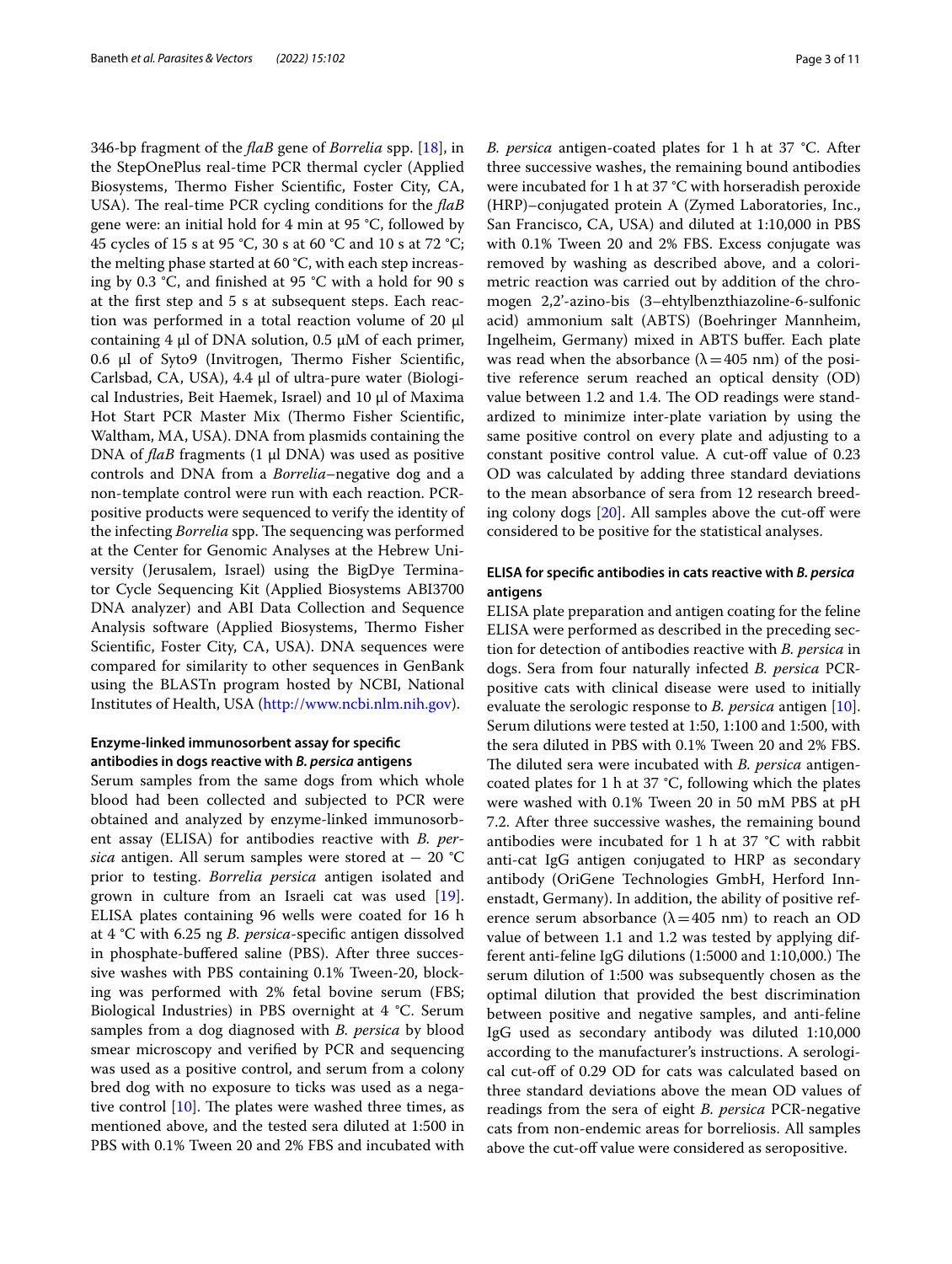#### **Statistical analysis**

Statistical analysis was performed using the statistical software program SPSS version 25.0 (SPSS IBM, Armonk, NY, USA). Statistical significance was defined as  $P < 0.05$ . The Chi-square test was used to test the potential impact of different variables on an outcome. The continuity correction was employed when  $2 \times 2$  tables were used. Sample size was calculated using WinPepi software version 11.65 ([http://www.brixtonhealth.com/pepi4windo](http://www.brixtonhealth.com/pepi4windows.html) [ws.html](http://www.brixtonhealth.com/pepi4windows.html)). Assuming the prevalence of infection among domestic canines and felines in Israel resembles the prevalence among the golden jackal population in Israel, which was 1% (G Baneth, unpublished data), we calculated that at least 80 dogs and 80 cats should be sampled with a 95% confdence interval at an accepted diference of  $\pm$  0.1.

## **Results**

Samples were collected from a total of 208 dogs and 103 cats. Of these, four of the dogs (1.9%) and three of the cats (2.9%) were positive by PCR for *B. persica* DNA, and 24 dogs (11.5%) and 18 cats (17.5%) had seropositive responses to *B. persica* antigen by ELISA (Tables [1,](#page-4-0) [2\)](#page-5-0).

There was no significant difference between the prevalence of PCR-positivity between the dog and cat populations  $(\chi^2=0.022, df=1, P=0.883)$ , and no significant diference between the prevalence of ELISA-positivity between the dog and cat populations ( $\chi^2$  = 1.602, *df* = 1,  $P=0.206$ ). The ratio between PCR-positivity and seropositivity in the dog population and the cat population, respectively, was 1:6. There was a significant difference between the prevalence of dogs that were positive by PCR (4/208) and those positive by serology (24/208) (*χ*<sup>2</sup>=13.823, *df*=1, *P*=0.0001). However, no signifcant diference was found between the prevalence of cats that were positive by PCR (3/103) and those positive by serology (18/103) ( $\chi^2$  = 0.206, *df* = 1, *P* = 0.650).

Altogether, 13.5% (28/208) of the dogs and 19.4% (20/103) of the cats were positive for *B. persica* by serology combined with PCR, and there was also no signifcant diference in the overall prevalence between dogs and cats  $(\chi^2 = 1.444, df = 1, P = 0.230)$ .

## **Molecular and serological test results from the canine population**

All four PCR-positive dogs were adults, of which three were females and three were purebred. All PCR-positive dogs resided in urban habitats, with three from an area with a Mediterranean climate and the fourth from a semi-arid area. Three of the PCR-positive dogs were not treated with antibiotic medications for at least 3 months prior to sampling, and data on the antibiotic treatment of the fourth dog were not available. Medical information was available for three of the PCR-positive dogs. None had sufered from bleeding, fever, icterus, anemia or thrombocytopenia, and the owners of one of the PCR-positive dogs reported lethargy and inappetence (Table [3\)](#page-6-0). All four PCR-positive dogs were seronegative  $(OD < 0.23)$ . PCR-positivity in these dogs was not found to be signifcantly associated with any of the tested variables; however, the number of PCR-positive dogs was too low to draw reliable conclusions.

None of the demographic variables had a signifcant efect on seropositivity, and only the absence of antibiotic treatment in the previous 3 months was significantly associated with seropositivity  $(\chi^2=8.533,$  $df=2$ ,  $P=0.014$ ) (Table [1\)](#page-4-0). When evaluating the serological results for the dogs and their clinical variables (Table [3\)](#page-6-0), only the presence of thrombocytopenia was found to have a signifcant association with seropositivity ( $\chi^2$  = 8.739, *df* = 1, *P* = 0.003) and also with the combined prevalence of seropositivity or PCR-positivity  $(x^2=6.946, df=1, P=0.008)$  in these dogs.

## **Molecular and serological test results for the feline population**

All three PCR-positive cats were adults, of which one was female and two were males (Table [2\)](#page-5-0). All three cats were from rural localities, with two from an area with a Mediterranean climate and the third cat from an arid area. Medical records for two of the PCR-positive cats were not available. The blood results from the third cat revealed regenerative anemia and thrombocytopenia, confrmed by visualization of a stained a blood smear. Of these three PCR-positive cats, one was found to be seropositive and two were seronegative.

None of the demographic variables had a signifcant efect on cat seropositivity, and only the absence of antibiotic treatment in the previous 3 months was signifcantly associated with seropositivity  $(x^2=8.059, df=2,$  $P=0.018$ ) (Table [2](#page-5-0)). When evaluating the cats' serological results and their clinical variables (Table [4](#page-7-0)), the presence of anemia was found to be signifcantly associated with seropositivity  $(\chi^2 = 14.808, df = 1, P = 0.0001)$  and with the combined prevalence of seropositivity or PCRpositivity  $(\chi^2 = 22.321, df = 1, P = 0.0001)$ , and thrombocytopenia was associated with the combined prevalence of seropositivity or PCR-positivity  $(x^2 = 5.261, df = 1$ ,  $P=0.022$ ).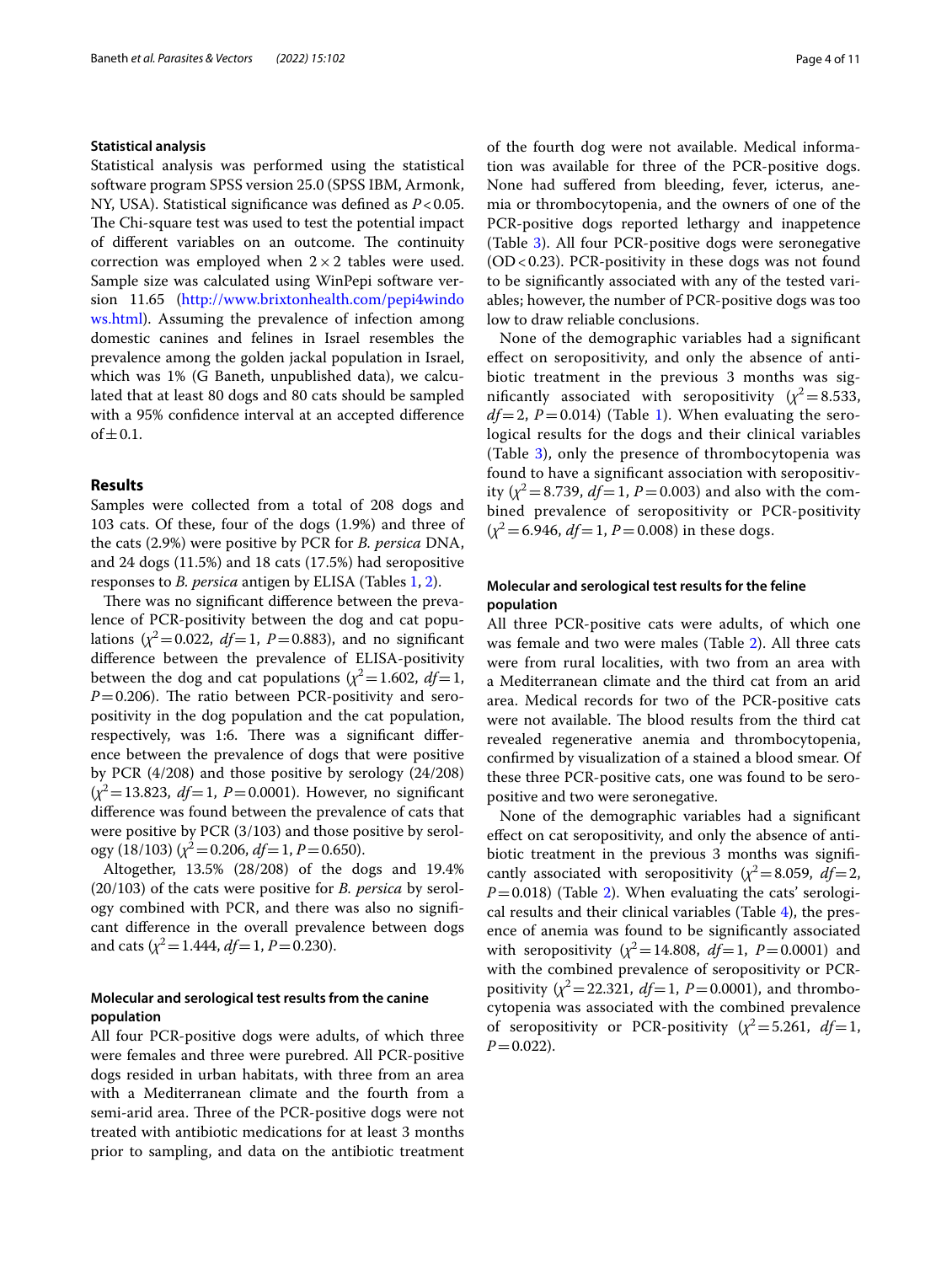| Variable                     | Number of dogs | $PCR + (\%)$ | Seropositive (%) <sup>a</sup>       | PCR+ or seropositive $(\%)^b$              |
|------------------------------|----------------|--------------|-------------------------------------|--------------------------------------------|
| Total                        | 208            | 4(1.9)       | 24(11.5)                            | 28 (11.5)                                  |
| Sex                          |                |              |                                     |                                            |
| Female                       | 99             | 3(2.8)       | 12(11)                              | 15(13.7)                                   |
| Male                         | 109            | 1(1)         | 12(12.1)                            | 13(13.1)                                   |
| Statistical significance     |                |              | $\chi^2$ = 0.001, df = 1, P = 0.973 | $\chi^2$ = 0.001, df = 1, P = 0.973        |
| <b>Breed</b>                 |                |              |                                     |                                            |
| Purebred                     | 76             | 3(3.9)       | 9(11.8)                             | 12 (15.78)                                 |
| Mixed                        | 132            | 1(9.1)       | 15(11.3)                            | 16(12.1)                                   |
| Statistical significance     |                |              | $\chi^2$ = 0.0001, df = 1, P = 1    | $\chi^2$ = 0.287, df = 1, P = 0.592        |
| Age                          |                |              |                                     |                                            |
| Juvenile                     | 9              | 0(0)         | 1(11.1)                             | 1(11.1)                                    |
| Adult                        | 199            | 4(2.1)       | 23 (11.5)                           | 27(13.5)                                   |
| Statistical significance     |                |              | $\chi^2$ = 0.0001, df = 1, P = 1    | $\chi^2$ = 0.0001, df = 1, P = 1           |
| Antibiotic treatment         |                |              |                                     |                                            |
| Yes                          | 16             | 0(0)         | 0(0)                                | 0(0)                                       |
| No                           | 108            | 3(2.7)       | 19 (17.6)                           | 22(20)                                     |
| Unknown                      | 84             | 1(1.1)       | 5(5.9)                              | 6(7.14)                                    |
| Statistical significance     |                |              | $x^2 = 8.533$ , df = 2, P = 0.014   | $\sqrt[4]{x^2}$ = 9.793, df = 2, P = 0.007 |
| Habitat                      |                |              |                                     |                                            |
| Urban                        | 183            | 4(2.3)       | 20 (10.9)                           | 24 (13.1)                                  |
| Rural                        | 25             | 0(0)         | 4(16)                               | 4(16)                                      |
| Statistical significance     |                |              | $\chi^2$ = 0.169, df = 1, P = 0.681 | $\chi^2$ = 0.007, df = 1, P = 0.933        |
| Climate                      |                |              |                                     |                                            |
| Mediterranean                | 143            | 3(2)         | 13(9)                               | 16(11.1)                                   |
| Semi-arid                    | 65             | 1(1.5)       | 11(17)                              | 12 (18.4)                                  |
| Arid                         | 0              | 0            | $\overline{O}$                      | $\Omega$                                   |
| Statistical significance     |                |              | $\chi^2$ = 1.973, df = 2, P = 0.160 | $\chi^2$ = 1.453, df = 2, P = 0.228        |
| Geographic area of residence |                |              |                                     |                                            |
| Central Israel               | 47             | 0(0)         | 4(8.5)                              | 4(8.3)                                     |
| Jerusalem                    | 16             | 0(0)         | 3(18.7)                             | 3(18.7)                                    |
| Judean desert                | 60             | 1(1.7)       | 10(16.7)                            | 11(16.7)                                   |
| Coastal plain                | 77             | 3(3.9)       | 7(9.1)                              | 10(9.1)                                    |
| South-central Israel         | 8              | 0(0)         | 0(0)                                | 0(0)                                       |
| Statistical significance     |                |              | $\chi^2$ = 4.279, df = 4, P = 0.370 | $\chi^2$ = 3.855, df = 4, P = 0.426        |

<span id="page-4-0"></span>

| Table 1 Prevalence of exposure and infection with Borrelia persica and demographic characteristics in 208 dogs as determined by |  |  |  |  |
|---------------------------------------------------------------------------------------------------------------------------------|--|--|--|--|
| DNA detection by PCR and antibody detection by ELISA                                                                            |  |  |  |  |

\*Statistically signifcant association

<sup>a</sup> Statistical significance shown is based on serology results only

<sup>b</sup> Statistical significance shown is based on combined serology and PCR results

## **Relationship between positivity for** *B. persica* **and clinical fndings**

Of the 195 dogs with medical records, 21.5% (40/195) presented with at least one of the borreliosis-associated clinical fndings, including fever, lethargy, bleeding, inappetence, icterus, anemia and thrombocytopenia, while only 15% (6/40) were positive by serology or PCR for *B. persica*. Of the 87 cats with medical records, 23% (20/87) had at least one clinical sign compatible with borreliosis, of which seven were positive by serology or PCR for *B. persica*.

Overall, of the 282 animals for which accessible medical data were available, 21.3% (60/282) had at least one clinical fnding that could be associated with borreliosis. Thirteen of the  $60$  animals  $(21.7%)$  with clinical signs possibly associated with the disease were positive for *B. persica* infection by either serology or PCR. As already mentioned, the clinical fndings that were signifcantly associated with seropositivity for *B. persica*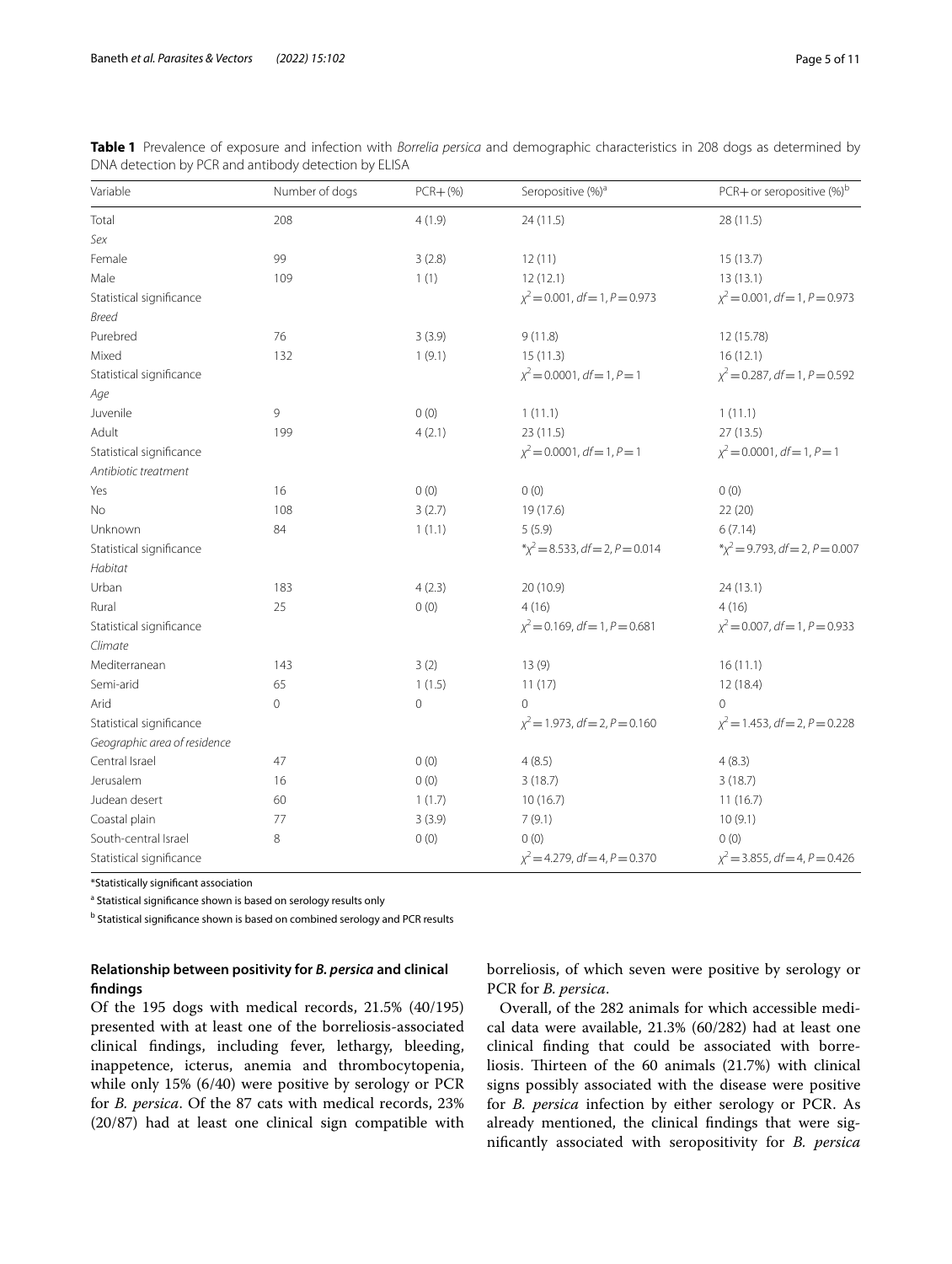| Variable                     | Number of cats | $PCR + (%)$    | Seropositive (%) <sup>a</sup>              | PCR+ or seropositive $(\%)^b$         |
|------------------------------|----------------|----------------|--------------------------------------------|---------------------------------------|
| Total                        | 103            | 3(2.9)         | 18 (17.5%)                                 | 20 (19.4%)                            |
| Sex                          |                |                |                                            |                                       |
| Female                       | 56             | 1(1.8)         | 6(10.7)                                    | 7(12.5)                               |
| Male                         | 47             | 2(4.3)         | 12(25.5)                                   | 13 (27.65)                            |
| Statistical significance     |                |                | $x^2 = 2.931$ , df = 1, P = 0.087          | $x^2$ = 2.847, df = 1, P = 0.092      |
| <b>Breed</b>                 |                |                |                                            |                                       |
| Defined                      | 11             | 0(0)           | 4(36.4)                                    | 4(36.4)                               |
| Mixed                        | 92             | 3(3.3)         | 14(15.2)                                   | 16(17.4)                              |
| Statistical significance     |                |                | $\chi^2$ = 1.757, df = 1, P = 0.185        | $\chi^2$ = 1.210, df = 1, P = 0.271   |
| Age                          |                |                |                                            |                                       |
| Juvenile                     | 11             | 0(0)           | O(0)                                       | 0(0)                                  |
| Adult                        | 92             | 3(3.2)         | 18 (19.5)                                  | 20(21.5)                              |
| Statistical significance     |                |                | $x^2 = 1.528$ , df = 1, P = 0.232          | $x^2 = 1.471$ , df = 1, P = 0.225     |
| Antibiotic treatment         |                |                |                                            |                                       |
| Yes                          | 3              | 0(0)           | 1(33.3)                                    | 1(33.3)                               |
| No                           | 58             | 2(3.9)         | 15(25.8)                                   | 16(15.7)                              |
| Unknown                      | 42             | 1(2)           | 2(4.76)                                    | 3(18.4)                               |
| Statistical significance     |                |                | $\sqrt[4]{x^2}$ = 8.059, df = 2, P = 0.018 | $\sqrt[4]{x^2(2)} = 6.889, P = 0.032$ |
| Habitat                      |                |                |                                            |                                       |
| Urban                        | 85             | 0(0)           | 15 (17.6)                                  | 15 (17.6)                             |
| Rural                        | 18             | 3(16.6)        | 3(16.6)                                    | 5(27.8)                               |
| Statistical significance     |                |                | $x^2$ = 0.0001, df = 1, P = 1              | $x^2 = 0.434$ , df = 1, P = 0.510     |
| Climate                      |                |                |                                            |                                       |
| Mediterranean                | 70             | 2(2.8)         | 11(15.7)                                   | 12(17.1)                              |
| Semi-arid                    | 31             | $\overline{0}$ | 7(22.5)                                    | 7(22.5)                               |
| Arid                         | $\overline{2}$ | 1(50)          | $\Omega$                                   | 1(50)                                 |
| Statistical significance     |                |                | $x^2 = 1.134$ , df = 2, P = 0.567          | $x^2 = 1.413$ , df = 2, P = 0.493     |
| Geographic area of residence |                |                |                                            |                                       |
| Central Israel               | $\overline{7}$ | 0(0)           | 2(28.6)                                    | 2(28.6)                               |
| Jerusalem                    | 42             | 1(2.4)         | 5(11.9)                                    | 5(11.9)                               |
| Judean desert                | 29             | 0(0)           | 7(24.1)                                    | 7(24.1)                               |
| Coastal plain                | 22             | 1(4.5)         | 4(18.2)                                    | 5(22.7)                               |
| South-central Israel         | 3              | 1(33.3)        | 0(0)                                       | 1(33.3)                               |
| Statistical significance     |                |                | $x^2$ = 3.037, df = 4, P = 0.552           | $\chi^2$ = 2.828, df = 4, P = 0.587   |

<span id="page-5-0"></span>**Table 2** Prevalence of exposure and infection with *B. persica* and demographic characteristics in 103 cats as determined by DNA detection by PCR and antibody detection by ELISA

\*Statistically signifcant association

<sup>a</sup> Statistical significance shown is based on serology results only

<sup>b</sup> Statistical significance shown is based on combined serology and PCR results

were thrombocytopenia in dogs and anemia in cats, with thrombocytopenia also associated with the combined prevalence of seropositivity or PCR-positivity in felines.

## **Discussion**

When disease caused by *B. persica* was described in cats and dogs for the frst time in Israel, in a study from 2016, it was considered to be a rare infection, with fve clinical cases in cats and five in dogs  $[10]$  $[10]$ . These 10 cases were recorded over a 12-year period in Israel, and one case report of a dog originated in Iran  $[10, 21]$  $[10, 21]$  $[10, 21]$ . The current study retrospectively surveyed samples from cats and dogs brought for medical treatment and not suspected of relapsing fever borreliosis during their medical workup. The results of nearly 2% and 3% of a spirochetemia positivity in the canine and feline population, respectively, detected by PCR at the time of admission, and 11.5% and 17.5% seropositivity in dogs and cats, respectively, indicate that infection with *B. persica* is more widespread in companion animals in Israel than previously estimated.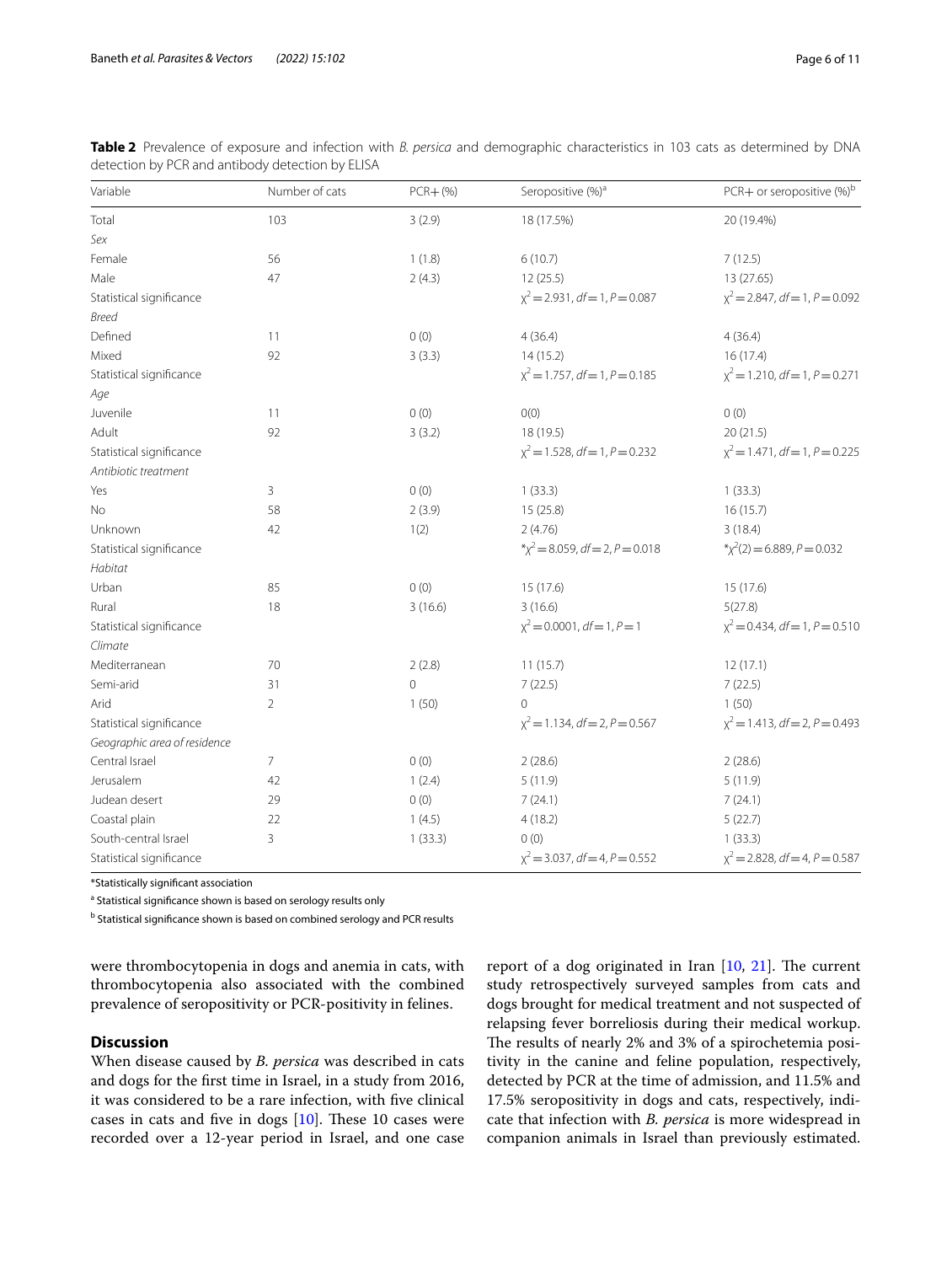| Variable                 | Number of dogs<br>tested | $PCR + (\%)$     | Seropositive (%) <sup>a</sup>       | PCR+ or seropositive (%) <sup>b</sup> |
|--------------------------|--------------------------|------------------|-------------------------------------|---------------------------------------|
| Fever                    |                          |                  |                                     |                                       |
| Yes                      | 9                        | 0(0)             | 0(0)                                | 0(0)                                  |
| Νo                       | 178                      | 4(2.2)           | 19 (10.7)                           | 23 (12.9)                             |
| Total                    | 187                      | 4(2.1)           | 19 (10.2)                           | 23 (12.3)                             |
| Statistical significance |                          |                  | $\chi^2$ = 0.220, df = 1, P = 0.639 | $\chi^2$ = 0.399, df = 1, P = 0.528   |
| Lethargy                 |                          |                  |                                     |                                       |
| Yes                      | 16                       | 1(6.3)           | 1(6.3)                              | 1(6.3)                                |
| No                       | 126                      | 4(3.1)           | 14(1.1)                             | 18 (14.3)                             |
| Total                    | 142                      | 5(3.5)           | 15 (10.6)                           | 19 (13.3)                             |
| Statistical significance |                          |                  | $\chi^2$ = 0.027, df = 1, P = 0.870 | $\chi^2$ = 0.250, df = 1, P = 0.617   |
| Bleeding                 |                          |                  |                                     |                                       |
| Yes<br>No                | 10<br>186                | 0(0)<br>4(2.15)  | 1(10)<br>19 (10.2)                  | 1(10)<br>23(12.3)                     |
| Total                    | 196                      | 4(2)             | 20 (10.2)                           | 24 (10.2)                             |
| Statistical significance |                          |                  | $x^2 = 0.0001$ , df = 1, P = 1      | $\chi^2$ = 0.0001, df = 1, P = 1      |
| Inappetence              |                          |                  |                                     |                                       |
| Yes                      | 22                       | 1(4.5)           | 1(4.5)                              | 2(0.9)                                |
| No                       | 173                      | 3(1.7)           | 19(11)                              | 22 (12.9)                             |
| Total                    | 195                      | 4(2)             | 20 (10.3)                           | 24 (12.3)                             |
| Statistical significance |                          |                  | $\chi^2$ = 0.318, df = 1, P = 0.573 | $\chi^2$ = 0.020, df = 1, P = 0.886   |
| Icterus                  |                          |                  |                                     |                                       |
| Yes                      | 3                        | 0(0)             | 0(0)                                | 0(0)                                  |
| No<br>Total              | 186<br>189               | 4(2.1)<br>4(2.1) | 20 (10.7)<br>20 (10.6)              | 24 (12.9)<br>24 (12.7)                |
| Statistical significance |                          |                  | $\chi^2$ = 0.0001, df = 1, P = 1    | $x^2$ = 0.0001, df = 1, P = 1         |
| Anemia                   |                          |                  |                                     |                                       |
| Yes                      | 10                       | 0(0)             | 1(10)                               | 1(10)                                 |
| No                       | 185                      | 3(1.6)           | 19 (10.3)                           | 22 (11.9)                             |
| Total                    | 195                      | 3(1.5)           | 20(10.3)                            | 23 (11.8)                             |
| Statistical significance |                          |                  | $\chi^2$ = 0.0001, df = 1, P = 1    | $x^2$ = 0.0001, df = 1, P = 1         |
| Thrombocytopenia         |                          |                  |                                     |                                       |
| Yes                      | 9                        | 0(0)             | 4(44.4)                             | 4(44.4)                               |
| No                       | 191                      | 3(1.5)           | 16(8.4)                             | 19 (9.9)                              |
| Total                    | 200                      | 3(1.5)           | 20(10)                              | 23(11.5)                              |
| Statistical significance |                          |                  | $x^2 = 8.739$ , df = 1, P = 0.003   | $\chi^2$ = 6.946, df = 1, P = 0.008   |

<span id="page-6-0"></span>**Table 3** Prevalence of exposure and infection with *B. persica* and clinical characteristics in dogs as determined by PCR followed by DNA sequencing and antibody detection by ELISA

\*Statistical signifcance association found between the variable above and a positive test result

<sup>a</sup> Statistical significance shown is based on serology results only

<sup>b</sup> Statistical significance shown is based on combined serology and PCR results

As this is also a human disease with a wildlife animal reservoir, the role of domestic cats and dogs as carriers of this infection should be considered.

Epidemiological studies on relapsing fever *Borrelia* spp. infections in pet animals are scarce. The present study is the frst serological study on any relapsing fever *Borrelia* spp. in cats and the frst survey to combine serology and PCR on relapsing fever *Borrelia* in dogs and cats. The only PCR survey on relapsing fever *Borrelia* infection in cats was a study which detected *B. miyamotoi* DNA in two of 49 healthy cats in Maryland in the USA [[17\]](#page-10-1). *Borrelia hispanica* is the only other relapsing feverinducing spirochete reported to cause clinical disease in the cat [[16\]](#page-10-0), except for *B. persica*. No detailed clinical and demographic survey on relapsing fever borreliosis in cats has been published to date. Several relapsing fever *Borrelia* spp. are known to infect dogs in diferent areas of the world; however, only two large-scale surveys of relapsing fever in dogs have been published, both of which describe *B. turicatae* infection of dogs from Texas (USA) [[22,](#page-10-6) [23](#page-10-7)]. In the frst of these studies, the seroprevalence of *B. turicatae* was studied in 878 domestic dogs in Texas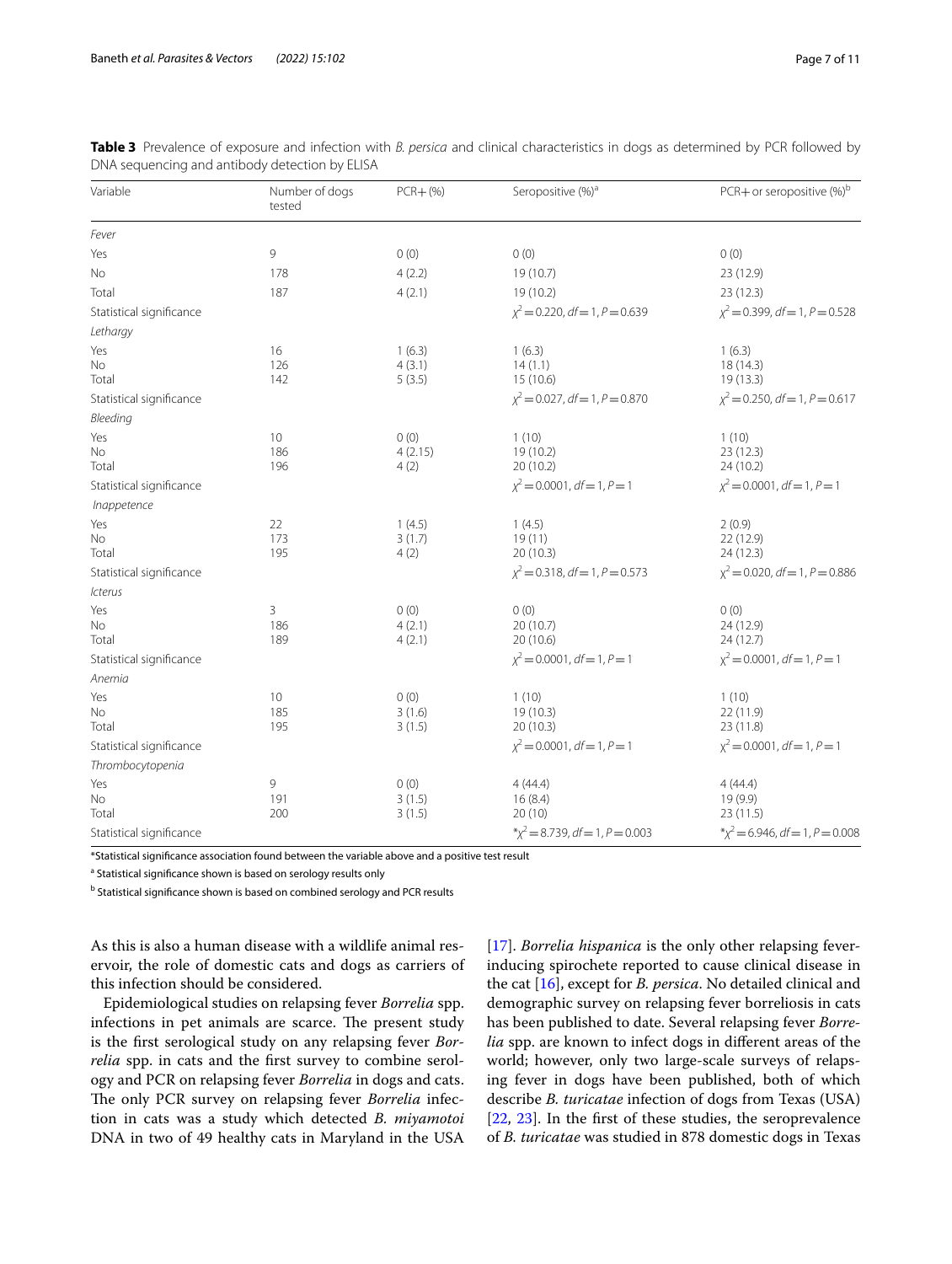| Variable                 | Number of cats<br>tested   | $PCR + (%)$                 | Seropositive (%) <sup>a</sup>       | PCR+ or seropositive $(\%)^b$       |
|--------------------------|----------------------------|-----------------------------|-------------------------------------|-------------------------------------|
| Fever                    |                            |                             |                                     |                                     |
| Yes<br>No<br>Total       | 5<br>71<br>76              | 0(0)<br>1(2.8)<br>1(2.6)    | 1(20)<br>12(16.9)<br>13(17.1)       | 1(20)<br>13(18)<br>14(18.4)         |
| Statistical significance |                            |                             | $\chi^2$ = 0.0001, df = 1, P = 1    | $\chi^2$ = 0.0001, df = 1, P = 1    |
| Lethargy                 |                            |                             |                                     |                                     |
| Yes<br>No<br>Total       | 7<br>51<br>58              | 0(0)<br>1(2)<br>1(1.7)      | 2(28.6)<br>9(17.6)<br>11(19)        | 2(28.6)<br>10(19.6)<br>12(20.7)     |
| Statistical significance |                            |                             | $\chi^2$ = 0.031, df = 1, P = 0.859 | $\chi^2$ = 0.003, df = 1, P = 0.959 |
| Bleeding                 |                            |                             |                                     |                                     |
| Yes<br>No<br>Total       | $\overline{2}$<br>86<br>88 | 0(0)<br>1(1.1)<br>1(1.1)    | 0(0)<br>14(16)<br>14(15.7)          | 0(0)<br>15(17.4)<br>15(17)          |
| Statistical significance |                            |                             | $\chi^2$ = 0.0001, df = 1, P = 1    | $\chi^2$ = 0.0001, df = 1, P = 1    |
| Inappetence              |                            |                             |                                     |                                     |
| Yes<br>No<br>Total       | 14<br>74<br>88             | 0(0)<br>1(1.4)<br>1(1.1)    | 3(21.4)<br>11(14.8)<br>14(15.9)     | 3(21.4)<br>12(16.2)<br>15(17)       |
| Statistical significance |                            |                             | $x^2$ = 0.047, df = 1, P = 0.828    | $\chi^2$ = 0.008, df = 1, P = 0.930 |
| Icterus                  |                            |                             |                                     |                                     |
| Yes<br>No<br>Total       | 4<br>84<br>88              | 0(0)<br>2(2.4)<br>2(2.3)    | 1(25)<br>12(14.3)<br>13 (14.8)      | 1(25)<br>13 (15.4)<br>14(15.9)      |
| Statistical significance |                            |                             | $x^2$ = 0.0001, df = 1, P = 1       | $x^2 = 0.0001$ , df = 1, P = 1      |
| Anemia                   |                            |                             |                                     |                                     |
| Yes<br>No<br>Total       | 7<br>81<br>88              | 1(14.3)<br>1(1.2)<br>2(2.3) | 5(71.4)<br>8(9.9)<br>13 (14.8)      | 6(85.7)<br>8(9.9)<br>14(15.9)       |
| Statistical significance |                            |                             | $x^2 = 14.808$ , df = 1, P = 0.0001 | $x^2 = 22.321$ , df = 1, P          |
| Thrombocytopenia         |                            |                             |                                     |                                     |
| Yes<br>No<br>Total       | $\overline{2}$<br>85<br>87 | 1(50)<br>0(0)<br>1(1.1)     | 1(50)<br>12(14.1)<br>13 (14.9)      | 2(100)<br>12(14.1)<br>13 (14.9)     |
| Statistical significance |                            |                             | $\chi^2$ = 0.163, df = 1, P = 0.686 | $x^2 = 5.261$ , df = 1, P = 0.022   |

<span id="page-7-0"></span>

|  | Table 4 Prevalence of exposure and infection with B. persica and clinical characteristics in cats as determined by PCR followed by DNA |  |  |  |
|--|----------------------------------------------------------------------------------------------------------------------------------------|--|--|--|
|  | sequencing and antibody detection by ELISA                                                                                             |  |  |  |

\*Statistical signifcance association found between the variable above and a positive test result

<sup>a</sup> Statistical significance shown is based on serology results only

<sup>b</sup> Statistical significance shown is based on combined serology and PCR results

and evaluated by recombinant glycerophosphodiester phosphodiesterase (GlpQ) antigen immunoblot, with the results showing 1.99% seroprevalence [[22\]](#page-10-6). In the second study, which used PCR technology, 0.68% of 1171 dogs whose blood samples were submitted to a veterinary laboratory for testing of various conditions were positive by PCR for *B. turicatae. Borrelia turicatae* infections were detected in several ecoregions of Texas and the regional prevalence in areas where positive dogs were detected ranged from 0.85 to 1.65% [\[23](#page-10-7)]. Although *B. turicatae* infection has been reported to cause disease with clinical signs comparable to a *B. persica* infection in dogs [\[13](#page-9-12),

[14,](#page-9-14) [24\]](#page-10-8), no detailed clinical data were available for the infected dogs included in these surveys from Texas.

In the present study from Israel, infection in cats and dogs was prevalent in both sexes, all ages, diferent animal breeds, urban and rural settings, Mediterranean and semi-arid climates and all fve geographic areas of residence included in the study. The geographic distribution of infection is in agreement with that reported in other studies on *B. persica* infection in ticks, wildlife and humans in Israel, which describe infection in almost all areas of the country, except for the very southern part close to the Red Sea [[2,](#page-9-1) [12,](#page-9-11) [25,](#page-10-9) [26\]](#page-10-10). Urban and rural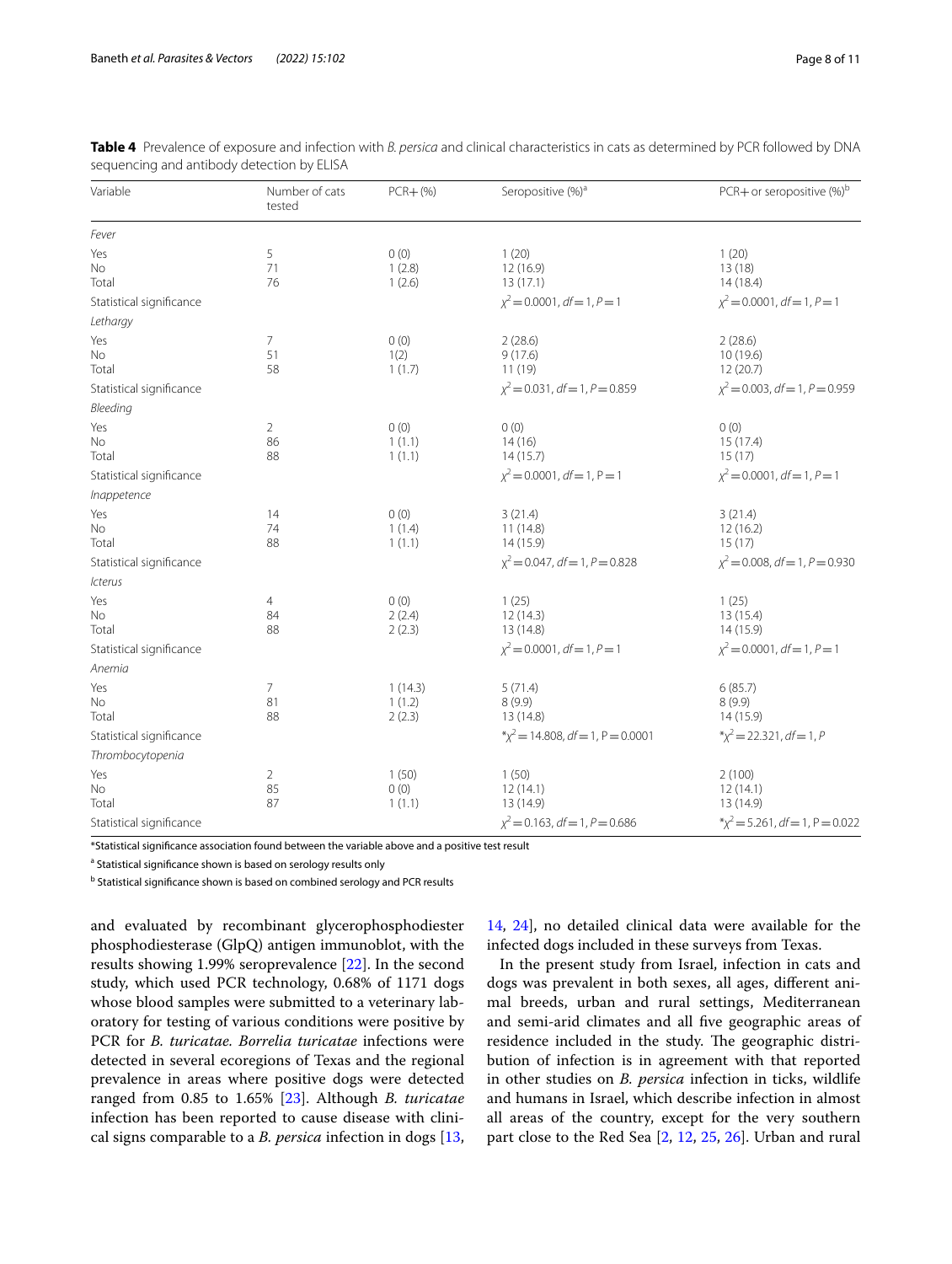settings in Israel often provide suitable conditions for the survival *O. tholozani*, the argasid tick vector of *B. persica*; these include shady areas characterized by high humidity and mild temperature  $[4]$  $[4]$  $[4]$ . It is therefore not surprising that pet animals from both settings are infected with this pathogen.

Of the clinical abnormalities reported previously in dogs and cats with relapsing fever [[10,](#page-9-9) [13–](#page-9-12)[16,](#page-10-0) [24\]](#page-10-8), thromobocytopenia in dogs and anemia in cats emerged in our study as being signifcantly associated with seropositivity for *B. persica* infection, and thrombocytopenia in cats was signifcantly associated with the combined prevalence of seropositivity or PCR-positivity. The absence of other clinical fndings might be due to the limited number of animals evaluated in the study or because seropositivity might still be detected long after the initial infection and the resolution of possible clinical disease. Both anemia and thrombocytopenia are characteristic fndings in bacterial and protozoal tick-borne diseases of dogs and cats and have been reported in the majority of the feline and canine *B. persica* cases included in the initial description of the disease in these animals in Israel [[10\]](#page-9-9). Anemia was also reported in a cat with *B. hispanica* infection from Spain  $[16]$  $[16]$ , and thrombocytopenia was reported from dogs infected with *B. turicatae* in the USA and from a single case of *B. hermsii* infected dog from the USA [\[14](#page-9-14), [15,](#page-9-13) [24\]](#page-10-8).

In contrast to the detection of *B. persica* by PCR by direct amplifcation of the spirochetes' DNA from the blood sample and verifcation by DNA sequencing, detection of antibodies reactive with *B. persica* antigens could be less specifc as cross-reactivity with antigens of other organisms may occur. Because Israel and its surrounding region in the Middle East are not endemic for Lyme borreliosis (LB) and no autochthonous infections with the LB group borreliae or other relapsing fever borreliae have been reported in humans, dogs and cats in Israel, serological cross-reactivity with a closely related borrelial agent is not likely.

The finding that all PCR-positive dogs and two of three PCR-positive cats were seronegative for *B. persica* could be explained by the possibility that these animals were in the early stages of the infection, before specifc antibodies were produced and detectable in the animals' sera. Another option is that infection in some cases may not be associated with a strong or long-lasting antibody production and that perhaps animals remain carriers of *B. persica* infection without having detectable antibodies against it. The length of time during which antibodies against *B. persica* persist in the animal following acute infection is currently unknown and, therefore, it is not possible to assess the duration of time between infection and the onset of detectable antibodies in the blood serum. It may also be possible that animals could be seropositive while *B. persica* infection persists in other organs of their bodies and not in the peripheral blood, resulting in a negative PCR result for blood samples. In a study of natural infection in rock hyraxes (*Procavia capensis*) with *B. persica* in Israel, in which blood as well as spleen samples were tested by PCR, of the fve hyraxes that tested positive for the spleen samples, only two were also PCRpositive for the blood samples, with blood samples from the other three hyraxes PCR-negative [[11](#page-9-10)]. In an experimental study with mice infected intradermally with *B. persica*, the brain and skin were found to be major target organs for spirochete dissemination, and *B. persica* was detected by PCR and cultured from the brains of the majority of infected mice at day 50 post-infection, even in the absence of blood spirochetemia  $[27]$  $[27]$ . These findings from natural and experimental infections in other species of animals indicate that *B. persica* infection disseminates to several organs and can be found in animals with a negative blood PCR. This may support the assumption that some PCR-negative, yet seropositive dogs and cats are temporarily or persistently infected with *B. persica* organisms, which occasionally may spread back to the major blood circulation, while other dogs and cats clear the infection and remain seropositive with decaying levels of antibodies for variable periods of time. The ratio of 1:6 between PCR-positivity and seropositivity found for both cats and dogs in this study may suggest that similar dynamics between blood spirochetemia and seropositivity exists in both species of companion animals.

The use of antibiotic medications from 3 months prior to sample collection was recorded in the studied animals since *B. persica* is sensitive to several antibiotics, possibly leading to negative PCR results, if animals were treated recently [[10](#page-9-9), [28,](#page-10-12) [29\]](#page-10-13). Both the dogs and cats that had received antibiotics close to the time of sampling showed signifcantly lower seropositivity rates and also lower combined seropositivity or PCR-positivity rates than untreated animals infected with *B. persica*, probably refecting the spirochete's sensitivity to antibiotics. In diferent studies, it was shown that even one preventive treatment with doxycycline after a tick bite was sufficient to prevent disease in humans [[29\]](#page-10-13) and that the disappearance of spirochetemia in a treated cat was evident 1 day after initial treatment with ciprofloxacin  $[10]$ .

The moderate infection rates in cats and dogs with *B. persica* detected in this study and the infection rates with *B. turicatae* reported from dogs in Texas [[23\]](#page-10-7) warrant that relapsing fever *Borrelia* spp. be included as one of the pathogens that canine and feline blood donors should be screened for in Israel and other endemic areas for these infections. Transfusion transmission of several relapsing fever *Borrelia* spp. has been reported in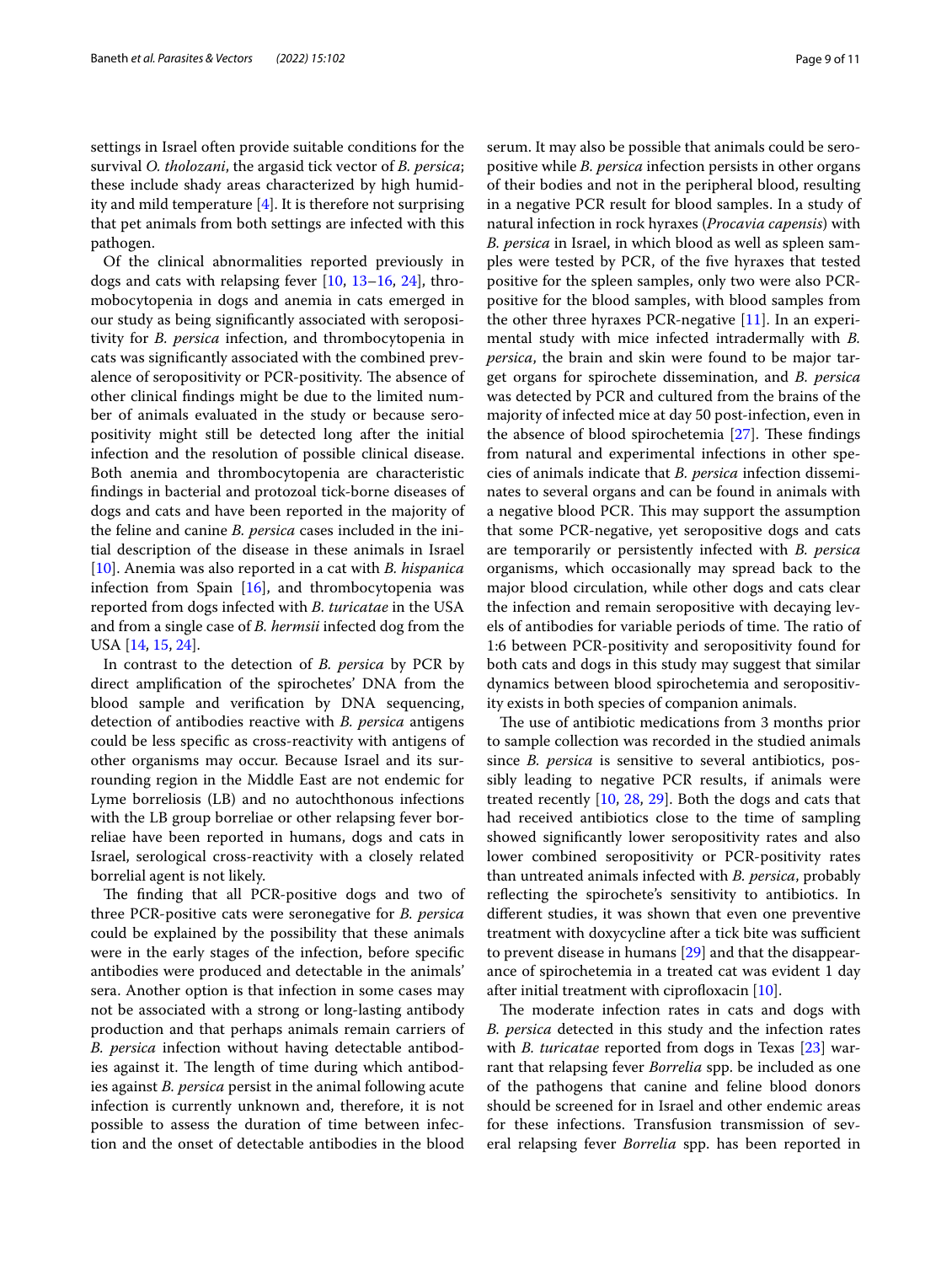humans and also experimentally in laboratory rodents and is thus likely possible also in dogs and cats [\[30,](#page-10-14) [31](#page-10-15)]. In addition, cats and dogs may serve as sentinels for the risk of human *B. persica* infection in the same location or region as they are exposed to tick bites and pathogen transmission and live in close proximity to humans.

This study had several limitations, which include a relatively limited number of cats and dogs that were surveyed and missing information on some of the clinical cases. No information was available on other conditions that may have afected the animals' clinical data, including on co-infections with agents such as the feline immunodefciency virus (FIV), feline leukemia virus (FeLV), *Ehrlichia* spp. and *Babesia* spp. The participating clinics did not screen for these infections in the majority of the animals included in the study. This study included mostly animals from the center of Israel where the majority of the human population is located, and not from the most northern and southern parts of the country. Despite these limitations, this study reveals important information on *B. persica* infection and demonstrates that this infection is widely spread in the feline and canine populations of the surveyed areas.

## **Conclusions**

*Borrelia persica* infection detected by molecular and serological assays is more prevalent and widespread in cat and dog populations than previously thought and appears to be underreported in Israel. Dogs and cats may play a role as reservoirs and sentinels for human infection, and care should be taken to prevent transfusion transmission of the disease between blood donor and recipient animals.

#### **Abbreviation list**

ELISA: Enzyme-linked immunosorbent assay; TBRF: Tick-borne relapsing fever.

#### **Acknowledgements**

This paper has been sponsored by Elanco Animal Health in the framework of the 16th CVBD® World Forum Symposium.

#### **Authors' contributions**

GB conceived the study, analyzed the data and wrote the manuscript. AD collected samples, performed diagnostic tests and participated in writing the manuscript, BBS and GK helped perform the tests and analyze the results. RKS helped to conceive the study, write the manuscript and provide antigen for serology. HS helped in the collection of samples for the study and in the analysis of the results. YNB performed diagnostic tests, and participated in analyzing the data and in writing the manuscript. All authors read and approved the final manuscript.

#### **Funding**

This study was funded by Gad Baneth's laboratory internal sources.

#### **Availability of data and materials**

All data generated or analyzed during this study are included in this published article.

#### **Declarations**

#### **Ethics approval and consent to participate**

This study was approved by the Internal Research Committee of the Koret School of Veterinary Medicine Veterinary Teaching Hospital (KSVM-VTH/12\_2017) and included residual samples from blood collected for routine testing as a part of the animal's diagnostic procedures. Consent to participate is not relevant for this study.

#### **Consent for publication**

Not applicable.

#### **Competing interests**

The authors declare that they have no competing interests.

#### **Author details**

<sup>1</sup>The Koret School of Veterinary Medicine, The Hebrew University of Jerusalem, P.O. Box 12, 761001 Rehovot, Israel. <sup>2</sup> Bacteriology and Mycology, Institute for Infectious Diseases and Zoonoses, Ludwig-Maximilians-Universität München, Munich, Germany.

# Received: 21 January 2022 Accepted: 24 February 2022

#### **References**

- <span id="page-9-0"></span>Paster BJ, Dewhirst FE. Phylogenetic foundation of spirochetes. J Mol Microbiol Biotechnol. 2000;2:341–4.
- <span id="page-9-1"></span>2. Sidi G, Davidovitch N, Balicer RD, Anis E, Grotto I, Schwartz E. Tickborne relapsing fever in Israel. Emerg Infect Dis. 2005;11:1784–6.
- <span id="page-9-2"></span>3. Parola P, Raoult D. Ticks and tickborne bacterial diseases in humans: an emerging infectious threat. Clin Infect Dis. 2001;32:897–928.
- <span id="page-9-3"></span>4. Assous MV, Wilamowski A. Relapsing fever borreliosis in Eurasia–forgotten, but certainly not gone! Clin Microbiol Infect. 2009;15:407–14.
- <span id="page-9-4"></span>5. Lidror R. Relapsing fever tick, ways of prevention and extermination. Tavruah. 1964;24:26–30.
- <span id="page-9-5"></span>6. Avivi A, Warburg M, Galun R. Ecological studies on the cave tick *Ornithodoros tholozani* and its distribution in Israel. Israel J Entomol. 1973;8:109–29.
- <span id="page-9-6"></span>7. Nicholson FD. Tick fever in Palestine. Br Med J. 1919;2:811.
- <span id="page-9-7"></span>8. Hashavya S, Gross I, Gross M, Hurvitz N, Weiser G, Temper V, et al. Tickborne relapsing fever, Jerusalem, Israel, 2004–2018. Emerg Infect Dis. 2020;26:2420–3.
- <span id="page-9-8"></span>9. Breuer A, Megged O, Kashat L, Assous MV. Quantitative real-time PCR in *Borrelia persica* tick-borne relapsing fever demonstrates correlation with the Jarisch-Herxheimer reaction. Eur J Clin Microbiol Infect Dis. 2021;40:1113–6.
- <span id="page-9-9"></span>10. Baneth G, Nachum-Biala Y, Halperin T, Hershko Y, Kleinerman G, Anug Y, et al. *Borrelia persica* infection in dogs and cats: clinical manifestations, clinicopathological fndings and genetic characterization. Parasit Vectors. 2016;9:244.
- <span id="page-9-10"></span>11. Kleinerman G, King R, Nachum-Biala Y, Baneth G. *Borrelia persica* infection in rock hyraxes. Ticks Tick Borne Dis. 2018;9:382–8.
- <span id="page-9-11"></span>12. Kleinerman G, Eshed T, Nachum-Biala Y, King R, Baneth G. Transmission of the human relapsing fever spirochete *Borrelia persica* by the argasid tick *Ornithodoros tholozani* involves blood meals from wildlife animal reservoirs and mainly transstadial transfer. Appl Environ Microbiol. 2021;87:e03117-20.
- <span id="page-9-12"></span>13. Breitschwerdt EB, Nicholson WL, Kiehl AR, Steers C, Meuten DJ, Levine JF. Natural infections with *Borrelia* spirochetes in two dogs from Florida. J Clin Microbiol. 1994;32:352–7.
- <span id="page-9-14"></span>14. Whitney MS, Schwan TG, Sultemeier KB, McDonald PS, Brillhart MN. Spirochetemia caused by *Borrelia turicatae* infection in three dogs in Texas. Vet Clin Pathol. 2007;36:212–6.
- <span id="page-9-13"></span>15. Kelly AL, Rafel SJ, Fischer RJ, Bellinghausen M, Stevenson C, Schwan TG. First isolation of the relapsing fever spirochete, *Borrelia hermsii*, from a domestic dog. Ticks Tick Borne Dis. 2014;5:95–9.